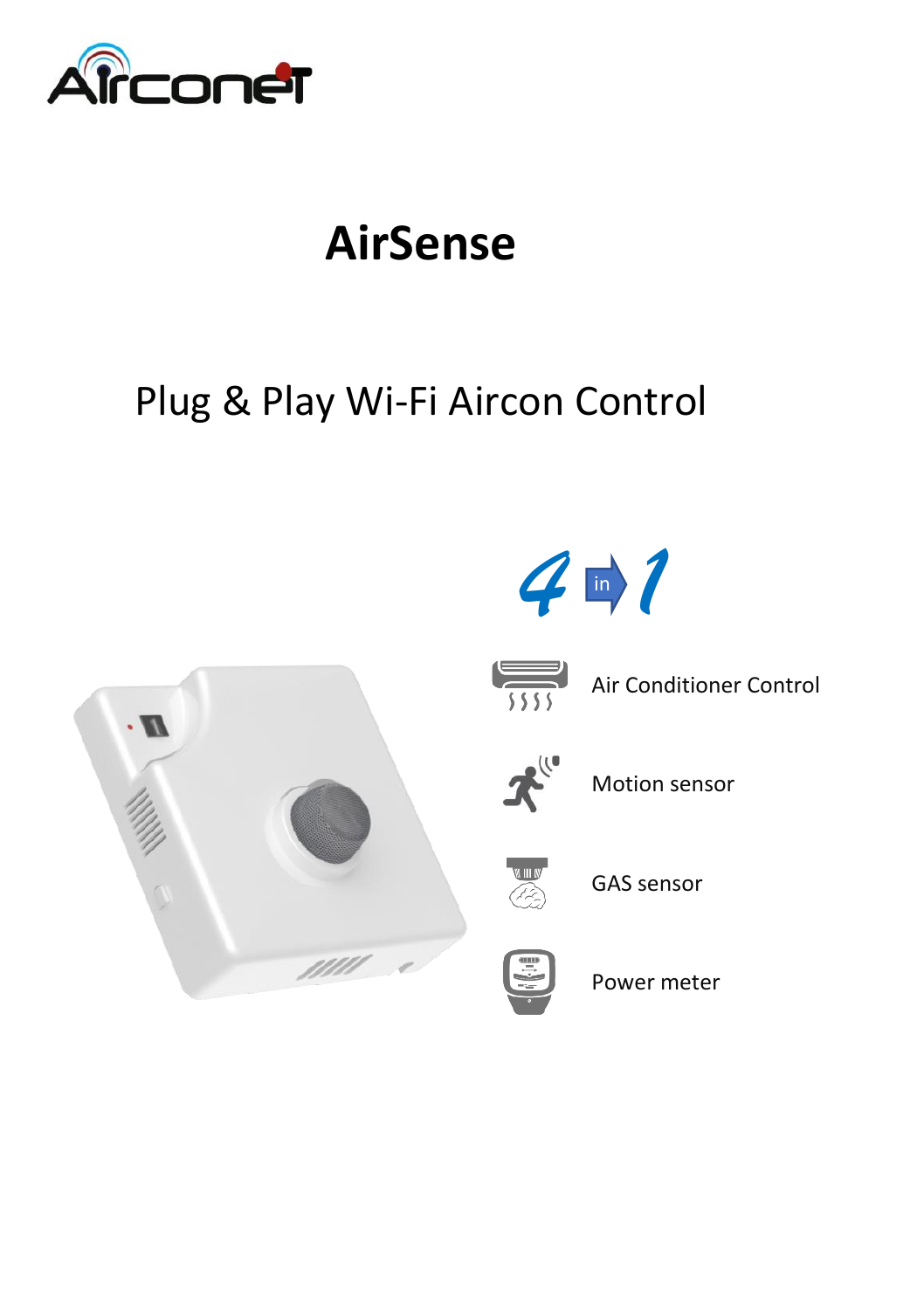#### **Specification**

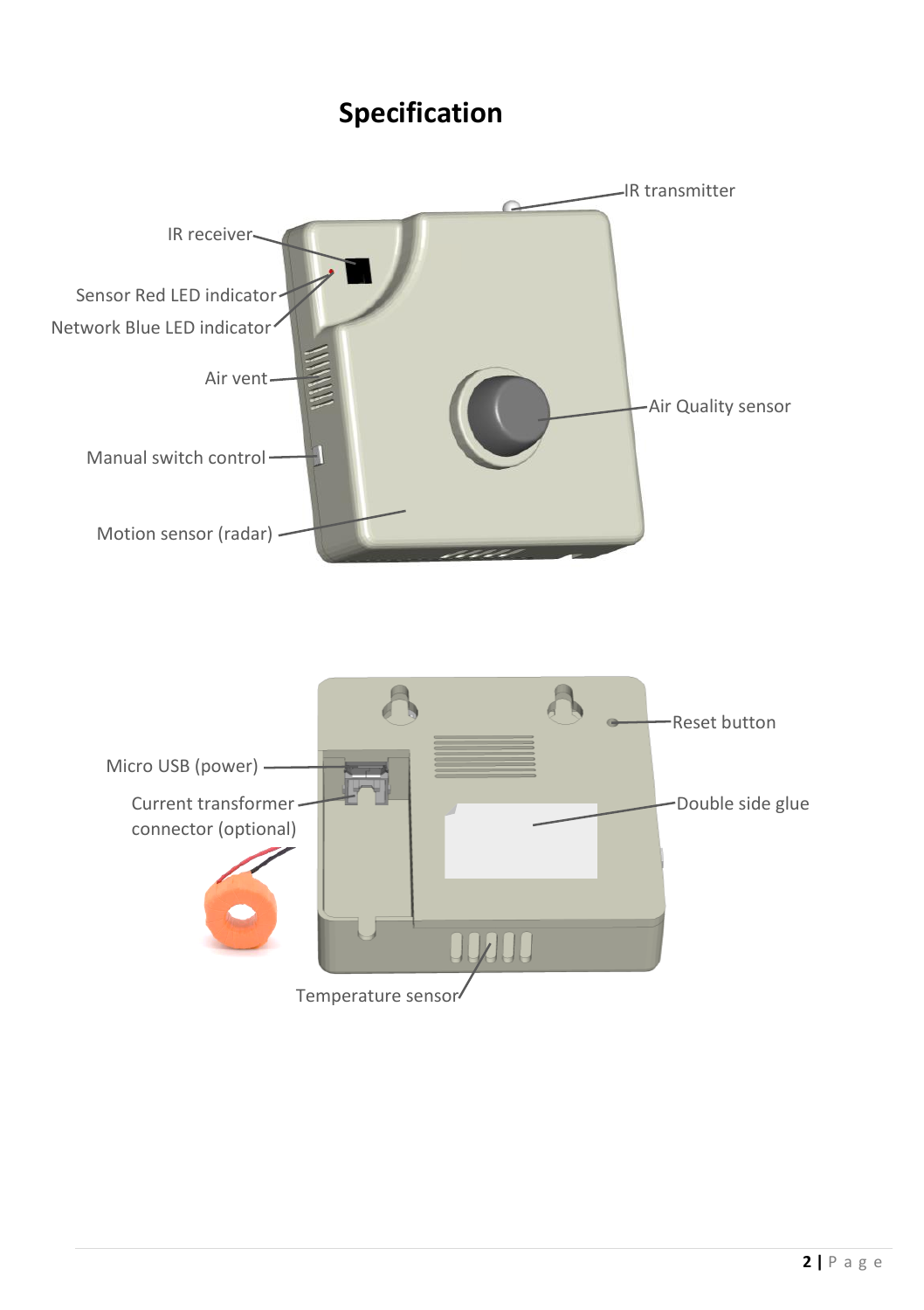#### **Features**

- App for iOS and Android
- Control and monitor Aircon from anywhere via Wifi or 3G/4G
- Control Cold / Hot / Auto / Fan / Dry mode, Set Point and Fan 1, 2, 3, Auto
- 2-way communication status feedback and sync with aircon's remote control
- Automatic aircon brand selection via aircon's remote control (setup with press of a button)
- Compatible with major aircon brand with remote control (other aircon brand can be updated online)
- Plug and Play no need installation (just connect to power)
- Measure Room temperature via built-in temperature sensor NTC
- No need additional controller (standalone product)
- Size:  $6 * 6 * 1.5$  cm (2.2cm include sensor)
- Turn ON the air condition to its last status in memory
- Set Point Temperature Range:  $16 \approx 32$ °C
- Room Temperature range:  $0 \approx 60^{\circ}c$
- Radar Motion sensor radius 7 meters range (14 meters diameter at 360 degrees)
	- Motion sensor settings when enter the room:
		- a. Turn on air conditioner to last state
		- b. Turn on air conditioner to a pre-set setting (temperature, mode, fan)
- Motion sensor settings when leaving the room:
	- a. Turn off air conditioner
	- b. Conservation mode (pre-set the aircon to comfortable level for X time)
- **E** Air quality sensor will send alerts to App in case of high PPM levels of  $CO<sub>2</sub>$ . benzene, alcohol, sulphide, smoke and other harmful gases. Total 5 gas levels:
	- a. Good: 0-600ppm
	- b. Fairly good: 600-1100ppm
	- c. Average: 1100-2100ppm
	- d. Bad: 2100-3100pmm
	- e. Very bad: 3100ppm and more
- Power consumption optional add-on:
	- a. Current transformer 5mA (50A). Size outer:  $\phi$ 24mm, width: 11mm
	- b. Power supply 220VAC (2 wires) to 5VDC, 1A. (USB socket). Size: 44\*32\*24mm
- Power consumption: 5VDC, 220mA
- IR distance: Max. 6 meters at line of sight
- Wireless Wi-Fi frequency: 2.4GHz ISM free frequency range
- Wifi Communication distance: maximum 30 meters (at line of sight)
- Enclosure: ABS plastic casing. White color or custom (MOQ)
- Indoor use only
- CE, EMC, FCC, IC, LVD standard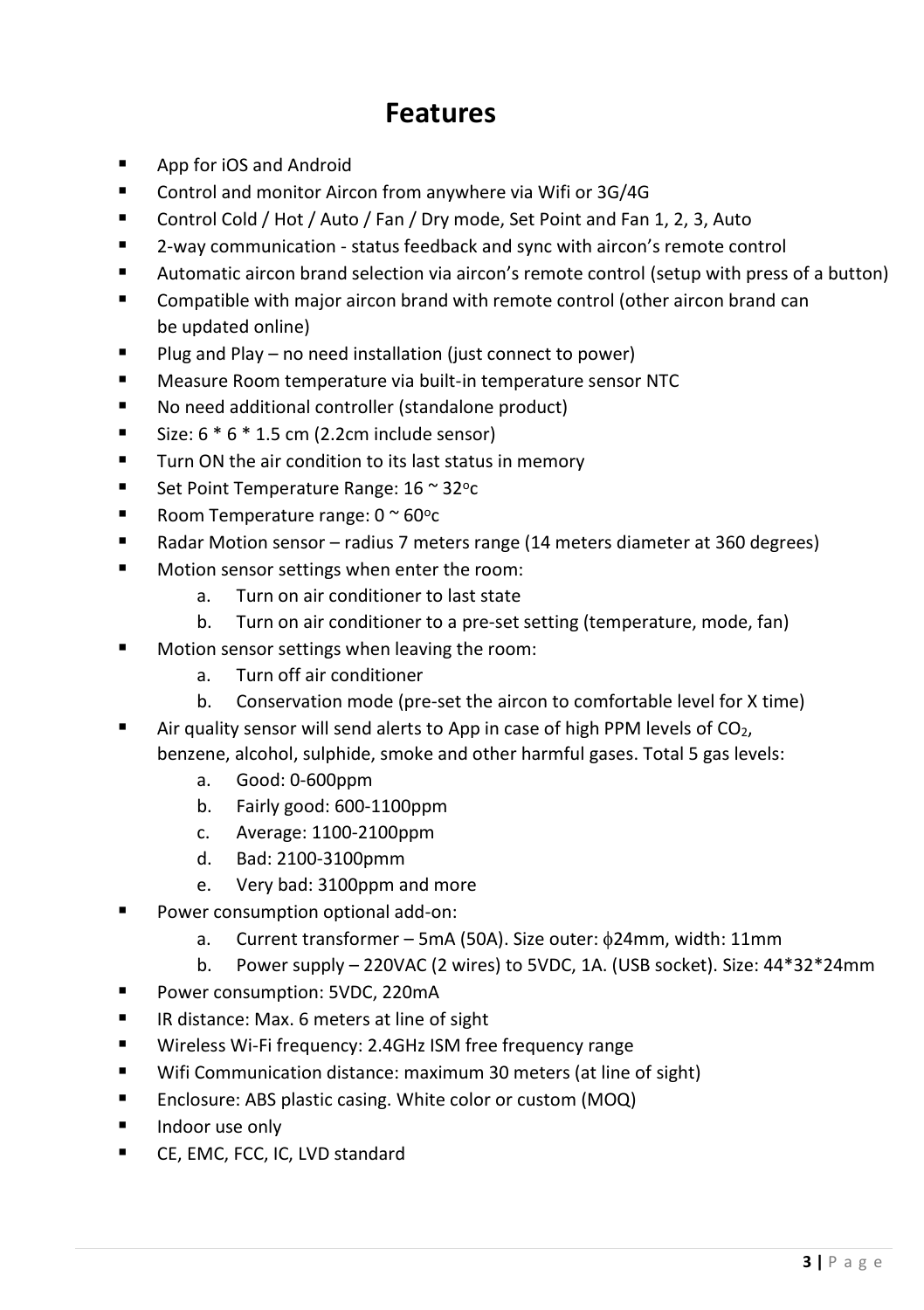**Compatible air conditioner brands** (with most of their models)



Aircool, Airwell, AUX, BlueStar, Carrier, Cetnral Air, Changhong, Daikin, Elco, Electra, Electrolux, Fujitsu, General, Gree, Haier, Hitachi, Hisense, LG, Midea, Mitsibushi, National, Panasonic, Pioneer, Pearl, Samsung, Sanyo, Sharp, Skyworth, Star-Aire, Tadiran, TCL, Toshiba, Yair, York

#### **Air conditioner brand setup**

After power, within 10 seconds press any button of the air conditioner's remote control to learn the air conditioner brand. After setup, the AC brand is set in memory also after power failure.

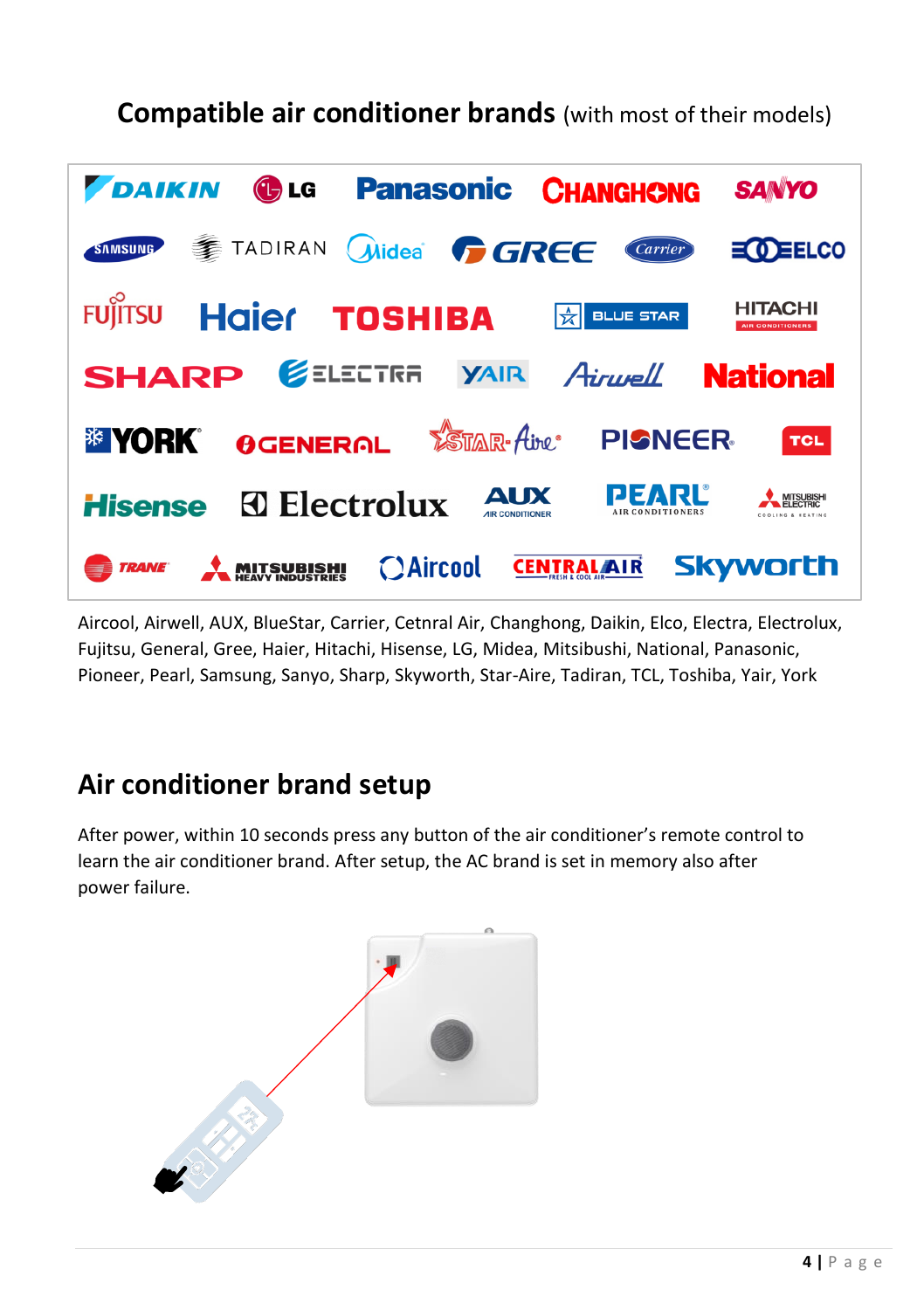## **Installation – Current Transformer** (only 4in1)

As default, AirSense comes with plug power supply and USB cable and include Air Conditioner controller, Gas sensor and Motion sensor (3 in 1). This product is plug & play - only connect to power and setup in App.

To add power meter function, an optional add-on current transformer is required. There are 2 types of air conditioners wiring (depend on AC model), each required different installation:

1. Wiring from circuit board to inner unit to outdoor unit (normally on small size AC)



2. Wiring from circuit board to outdoor unit to indoor unit (normally on big size AC)



In both cases need to ensure current transformer is connected to the feed from circuit breaker as follows (only to LIVE):

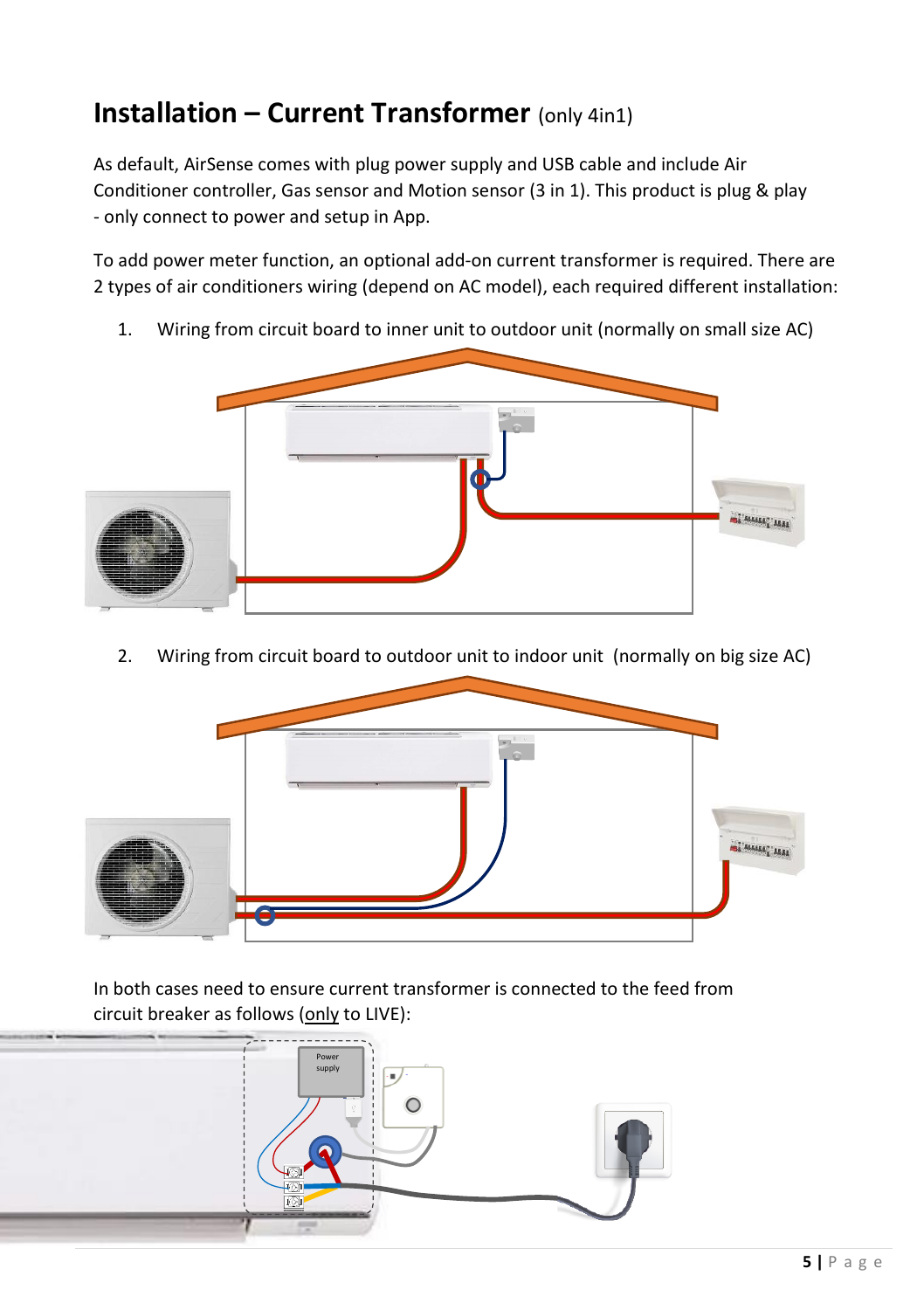## **Installation – Motion Sensor**

The motion sensor can sense movement through walls - ensure to mount the Airsense with an angle to the centre of the room (and not facing directly to another wall to avoid false alarms from movement from outside the room)





### **Debug Mode (motion sensor)**

To test motion sensor, press and hold the side button for 10 seconds (till the red light flash).



In this mode, each movement makes the red light to blink.

Restart Airsense to exit debug mode.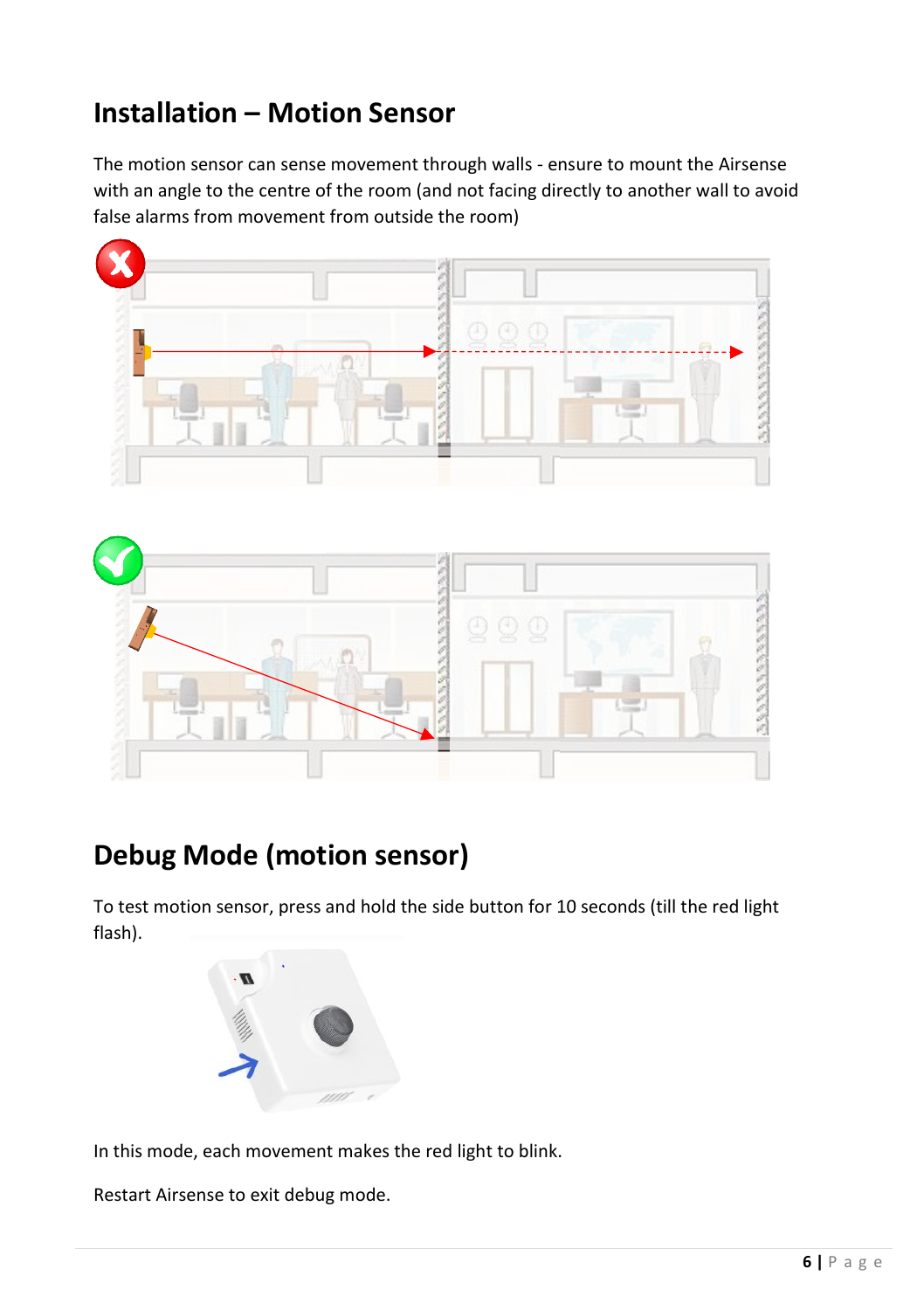## **AirSense LED logic**

#### Blue light logic

| Logic                                                         | <b>RED LED</b>                                                               |  |  |
|---------------------------------------------------------------|------------------------------------------------------------------------------|--|--|
| Power up                                                      | ON for 10 seconds (IR learning mode)                                         |  |  |
|                                                               |                                                                              |  |  |
| Module not added to App (new module or after reset)           | Quick flash (0.5s on and 0.5s offrepeat)                                     |  |  |
| Module already added to App + connected to router             | OFF                                                                          |  |  |
| Module already added to App but no internet<br>connection     | Slow flash (1s on and 2s off repeat)                                         |  |  |
|                                                               |                                                                              |  |  |
| Update firmware version (after reboot or after add to<br>app) | Very, very quick flash (0.2s on and 0.2s)<br>offrepeat)                      |  |  |
|                                                               |                                                                              |  |  |
| Receive / Transmit command from App                           | <b>Flash once</b>                                                            |  |  |
|                                                               |                                                                              |  |  |
| Short press (~1sec) on hidden switch on the back              | Flash once + send off command                                                |  |  |
| Long press ( $\sim$ 5 sec) on hidden switch on the back       | Reset device (led on for 10 seconds and then<br>quick flash like new module) |  |  |

#### RED light logic

| Logic                                                       | <b>RED LED</b>                                                                                |  |  |  |
|-------------------------------------------------------------|-----------------------------------------------------------------------------------------------|--|--|--|
| Send 'ON' (press side switch for 1s)                        | Flash 0.5s (and off)                                                                          |  |  |  |
| Send 'OFF' (press side switch for 3s)                       | Flash 0.5s (and off)                                                                          |  |  |  |
|                                                             |                                                                                               |  |  |  |
| 'AWAY' (room empty over 5 min)                              | Flash 3s (and off)                                                                            |  |  |  |
| 'COME (motion sensor detect motion while in 'AWAY'<br>mode) | Flash 3s (and off)                                                                            |  |  |  |
|                                                             |                                                                                               |  |  |  |
| Enter 'DEBUG' mode (press side switch for 10s)              | $(0.5 \text{ sec ON} + 0.5 \text{ sec OFF}) \times 3 \text{ times (and off)}$                 |  |  |  |
| Detect motion while in 'DEBUG' mode                         | Flash ~2s when motion sensor detect movement                                                  |  |  |  |
|                                                             |                                                                                               |  |  |  |
| Power up                                                    | Flash 1s (and off)                                                                            |  |  |  |
|                                                             |                                                                                               |  |  |  |
| Detect gas – level 1 (no gas detected)                      | $-$                                                                                           |  |  |  |
| Detect gas - level 2                                        | $(0.2 \text{ sec ON} + 0.2 \text{ sec OFF}) \times 2 \text{ times} + 30 \text{ sec}$<br>delay |  |  |  |
| Detect gas - level 3                                        | $(0.2 \text{ sec ON} + 0.2 \text{ sec OFF}) \times 3 \text{ times} + 30 \text{ sec}$<br>delay |  |  |  |
| Detect gas - level 4                                        | $(0.2 \text{ sec ON} + 0.2 \text{ sec OFF}) \times 4 \text{ times} + 30 \text{ sec}$<br>delay |  |  |  |
| Detect gas - level 5                                        | $(0.2 \text{ sec ON} + 0.2 \text{ sec OFF})$ x 5 times + 30 sec<br>delay                      |  |  |  |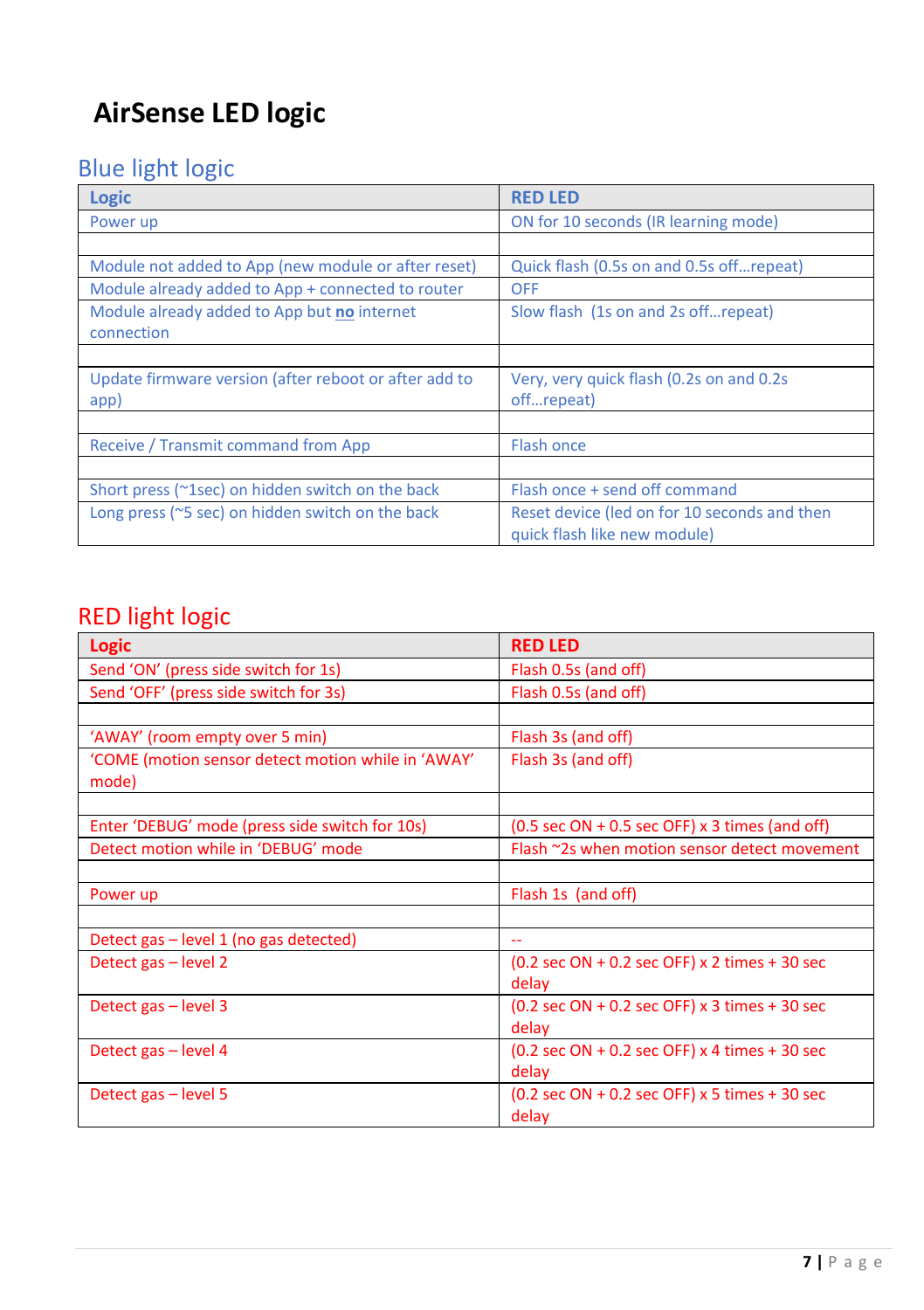

Note: when user change settings on the air conditioner's remote control, the app update its feedback online and show its current status

Ensure to select your country at system setup for power consumption cost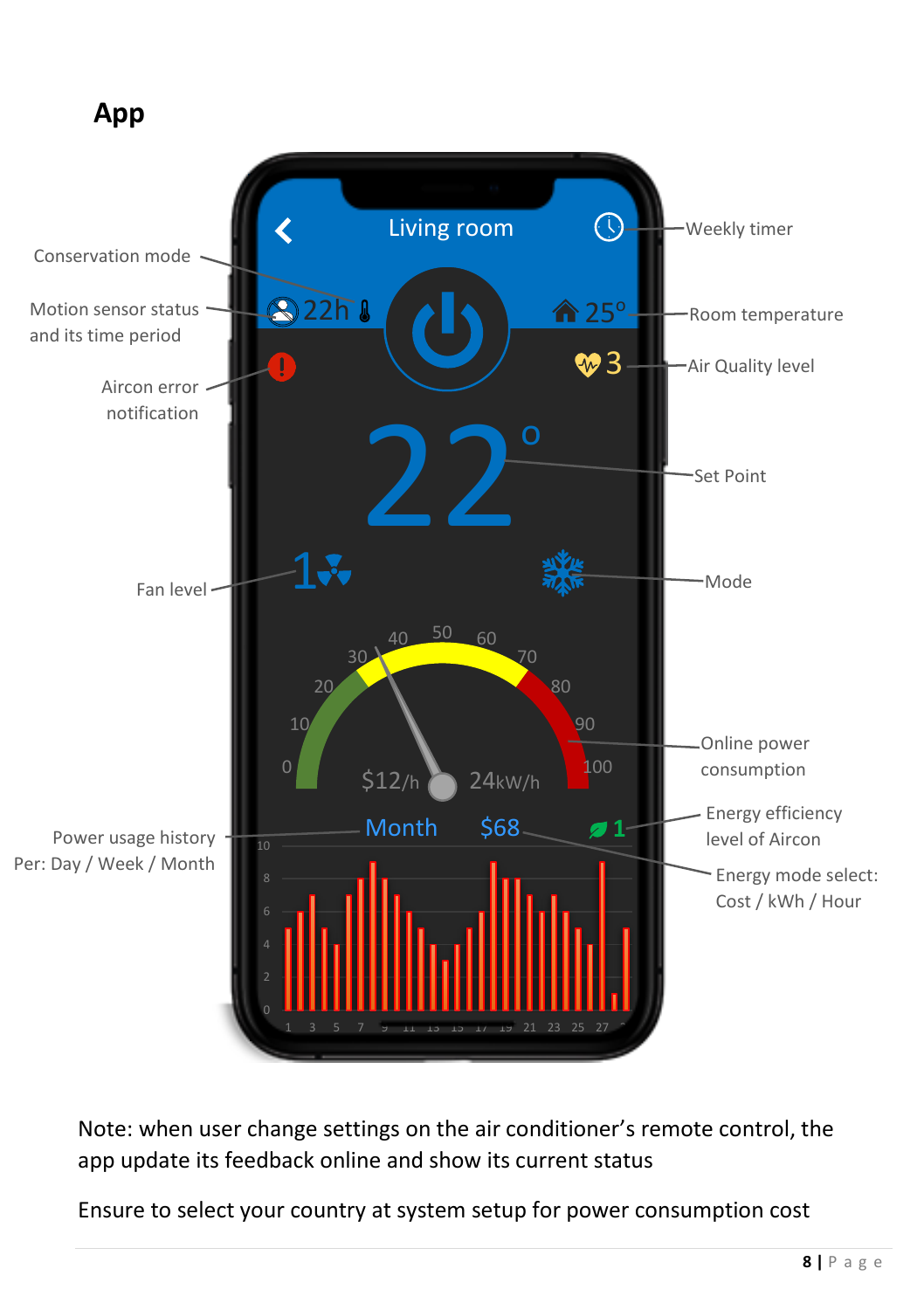## **Desktop**

Control & Monitor from computer

Login: [https://activate-ac.com](https://activate-ac.com/)

In CONTROL page monitor the air quality and motion sensor status



In INFO page monitor the power usage (working hours, kWh and Cost) in real time, per day / week / month / year

| Arconet                              | <b>LED FROM</b> |                                                                   | Cortrol                                                                 | teres.<br>Tener.                                                  | Q Search                                                                | Setup <sup>(*</sup><br>14.11                                                      |
|--------------------------------------|-----------------|-------------------------------------------------------------------|-------------------------------------------------------------------------|-------------------------------------------------------------------|-------------------------------------------------------------------------|-----------------------------------------------------------------------------------|
| test<br>$-11$ EKON                   |                 | Off On $25^\circ$ $\nabla$ Cold $\nabla$ Fast $\nabla$            |                                                                         |                                                                   |                                                                         | Air conditioner Switch                                                            |
| $>12$ EKON<br>$>13$ EKON             |                 | $\Box$ sessor 2                                                   | 日 11                                                                    | $\Box$ May                                                        | 日にね                                                                     | $\Box$ - tests.                                                                   |
| Cost Kuh Hours                       |                 | Φ                                                                 | Φ                                                                       | ധ                                                                 | $\phi$                                                                  | Δ                                                                                 |
|                                      |                 | ₩26°C   19°C F 3                                                  | W26/C   25/CF1                                                          | ₩26°C   25°C F1                                                   | W24/C   IS/CFS                                                          | $W = 1 + 1$                                                                       |
| Realtime Day Meek                    |                 | $\omega = 10$ $\blacktriangleright$ $-1.01$ $\blacktriangleright$ | $\Box$ $\Box$ $\blacktriangleright$ $\bot$ $\blacktriangleright$ $\bot$ | $\omega = -12 \ \blacktriangleright \ \ 12 \ \blacktriangleright$ | $\Box$ $\Box$ $\blacktriangleright$ $\bot$ $\blacktriangleright$ $\bot$ | $\mathcal{S} = 10 \ \blacktriangleright \ \mathcal{R} = 12 \ \blacktriangleright$ |
| Month Year                           |                 | $T$ $TVP50$ $D$                                                   | $T = 0.0750$                                                            | $T = 205/750$                                                     | $T = 52/750$                                                            | $T$ 0/750 $T$                                                                     |
| From: $w = -Mw = 2020$               |                 | $\Box$ tám                                                        | 自 7 days                                                                | $\Box$ 22 days                                                    | $\frac{153}{240}$ 7 days                                                | 图 15 days                                                                         |
| $\overline{100}$ = $13 - 100 - 2000$ |                 | GR                                                                | <b>CR</b>                                                               | $\mathcal{G}^{\mathcal{L}}$                                       | <b>GR</b>                                                               | $\mathbb{P} S$ .                                                                  |
|                                      |                 | ) 379                                                             |                                                                         |                                                                   | $\mathbf{O}$ 0/0                                                        | $\mathbf{0}$ $\circ$ / $\circ$                                                    |
| developed fides@cottook.com          |                 | 1094-1091                                                         | ON                                                                      | 1600m                                                             | <b>NOON</b>                                                             | 12W                                                                               |
| Account: Admin                       |                 | $\bullet$<br>$94 -$                                               | $\bullet$<br>$\mathbf{p}_{\mathrm{F}}$ .                                | $\bullet$<br>$95 -$                                               | $\bullet$<br>$\mathrm{PF} \rightarrow$                                  | $94-$<br>$\bullet$                                                                |
| Name: L3 EKON                        |                 |                                                                   |                                                                         |                                                                   |                                                                         |                                                                                   |
| Phone: 0989962862                    |                 | $^{(1)}$                                                          | $\sim$                                                                  | $128 -$                                                           | $^{22}$                                                                 | $^{(1)}$                                                                          |
| Address: EKON Street                 |                 |                                                                   |                                                                         |                                                                   |                                                                         |                                                                                   |
| PM Country: Italy                    |                 |                                                                   |                                                                         |                                                                   |                                                                         |                                                                                   |
| PM Unit: S                           |                 |                                                                   |                                                                         |                                                                   |                                                                         |                                                                                   |
| Peak kW: 201                         |                 |                                                                   |                                                                         |                                                                   |                                                                         |                                                                                   |
| Size: 125 sqm                        |                 |                                                                   |                                                                         |                                                                   |                                                                         |                                                                                   |
| Location:                            |                 |                                                                   |                                                                         |                                                                   |                                                                         |                                                                                   |
|                                      |                 |                                                                   |                                                                         |                                                                   |                                                                         |                                                                                   |
| Hazard temperature                   |                 |                                                                   |                                                                         |                                                                   |                                                                         |                                                                                   |
| Mix 175 W Max 325 W                  |                 |                                                                   |                                                                         |                                                                   |                                                                         |                                                                                   |
|                                      |                 |                                                                   |                                                                         |                                                                   |                                                                         |                                                                                   |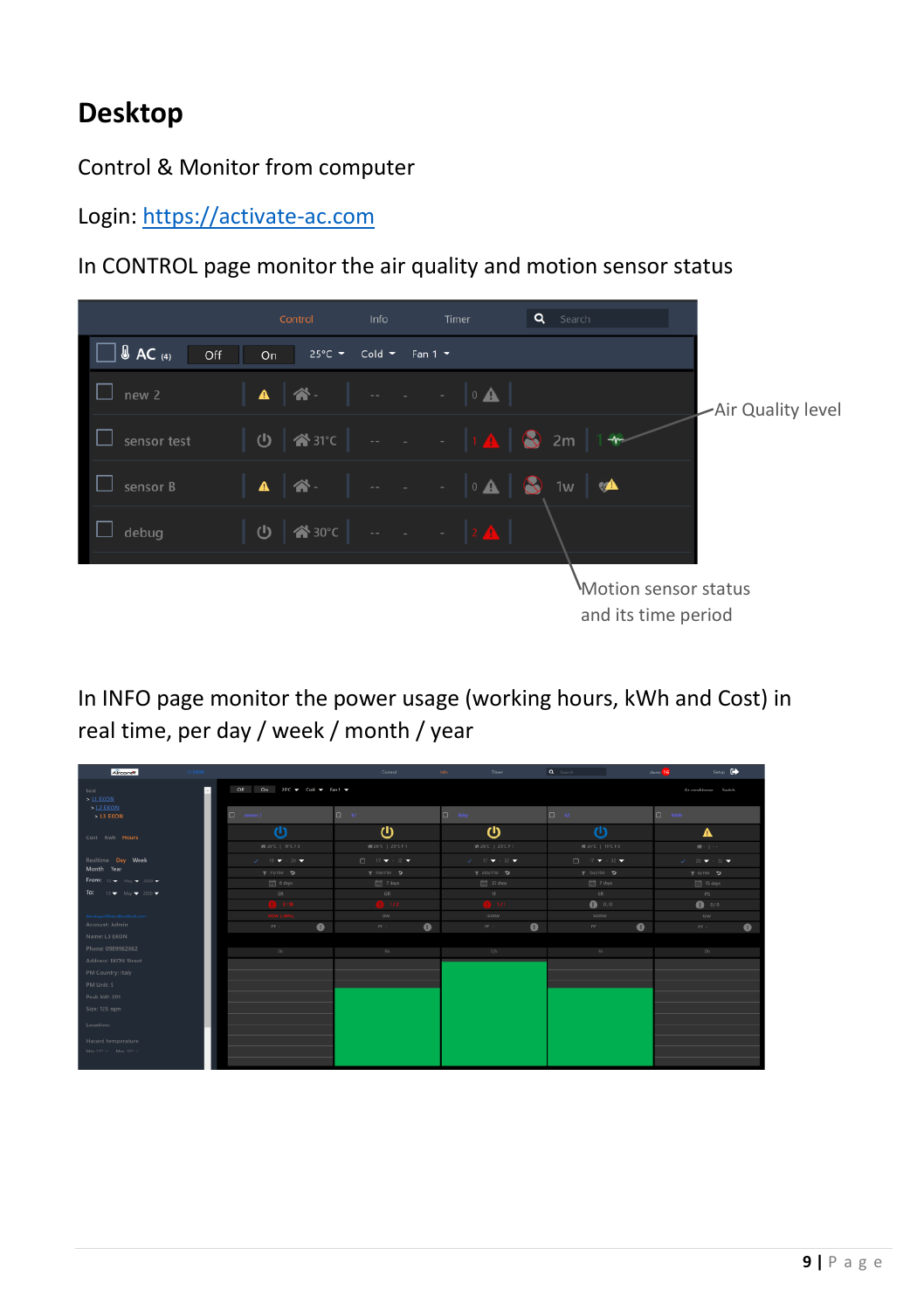#### **Motion sensor spec**

Sensor type: Microwave sensor Detecting range: 360° Detecting distance: 6m Operating frequency: ~3.2GHZ



Unlike passive infrared motion alarm unit, which only registers objects at a temperature difference with respect to the background, the radar microwave motion sensor responds to all movements in the direction of the sensor. With this, the movement sensitivity is extremely high, even smallest movements nearly up to the stand still state are recognized. The radar motion sensor works through many materials, e.g. plastics, plaster wall, glass, etc.